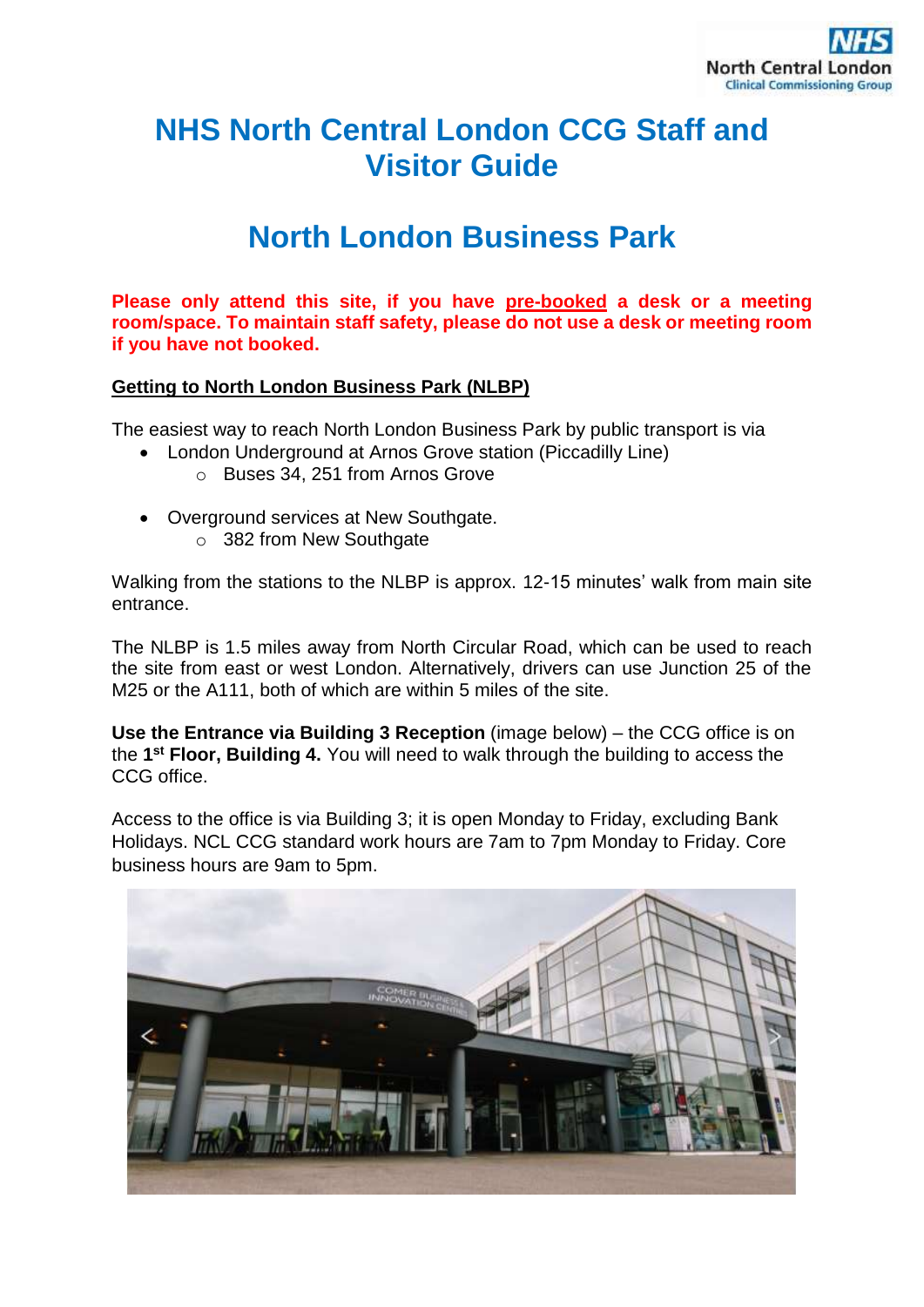## **Entrance to Car Park**



Additional on-site amenities include a coffee shop, a gym, a canteen, meeting space, an auditorium, open air communal seating areas, and a number of small retail units. There is also a hairdresser's onsite.

#### **Parking permits**

If you are visiting NLBP by car, you will need a parking permit to park in the car park. Please emai[l nclccg.businessservices@nhs.net](mailto:nclccg.businessservices@nhs.net) who will provide you with a permit and assist in the collection of your permit. The CCG parking spaces are on the first floor of the multi-storey car park. The CCG parking spaces are marked with red squares on the floor. Your parking permit must be displayed in your car, at all times, as fines are issued by the local parking warden if not displayed – please see posters in the car park for further information.

#### **Security Pass**

In order to gain access to the CCG office, you will need a swipe card. Please email [nclccg.businessservices@nhs.net](mailto:nclccg.businessservices@nhs.net) for a swipe card to access the office on the first floor. The swipe cards also gain you access to the turnstile entrance at Building 2 if entering the building that route. If you attend via Building 3 reception, a swipe card will only be needed at the point of entering the CCG office.

#### **Fire Evacuation**

The Assembly Point for all NCL CCG staff and those visiting the CCG office is beside the multi-storey car park by Building 2 (image below).